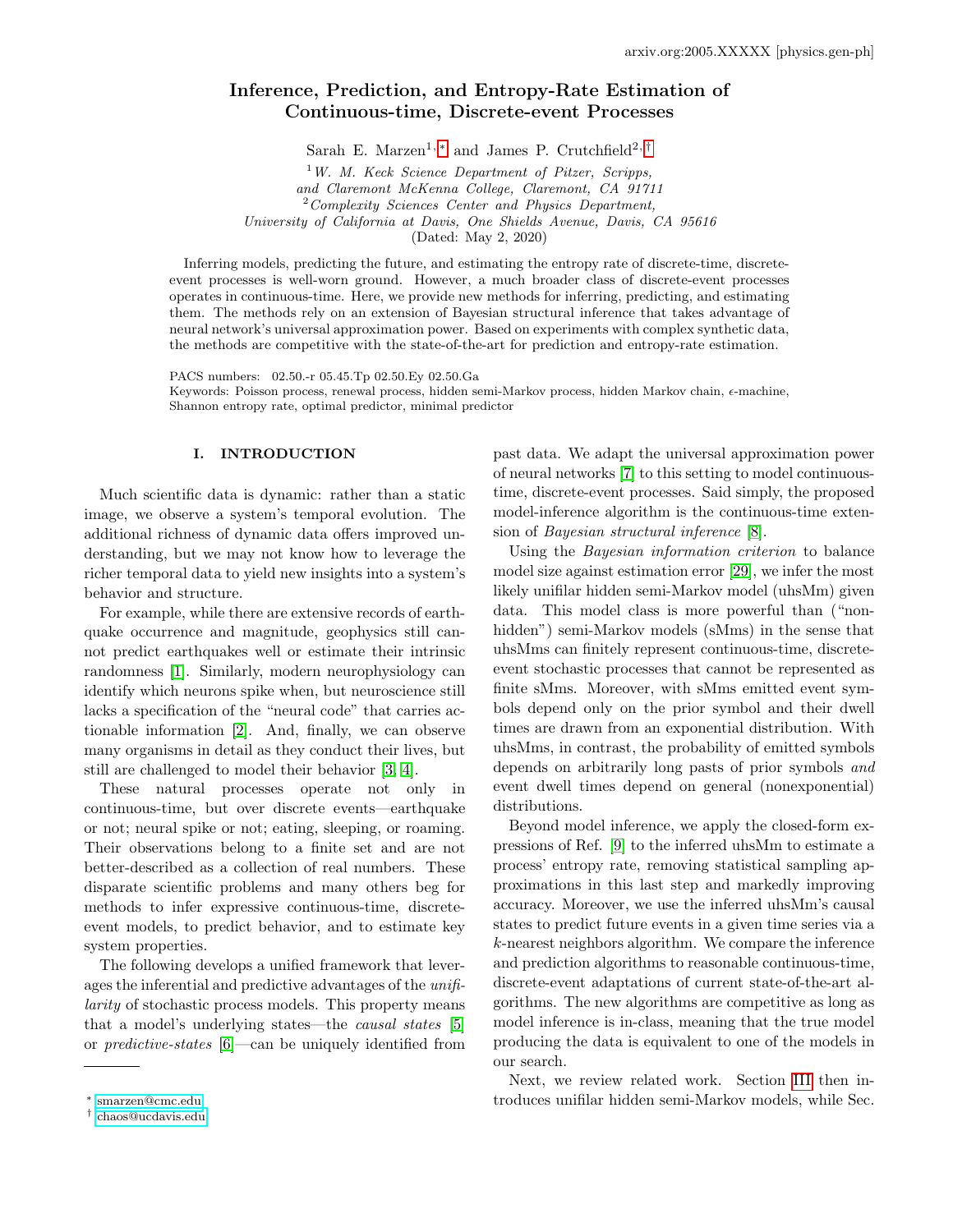[IV](#page-2-0) shows that they are minimal sufficient statistics for prediction. Section [V](#page-3-0) describes our new algorithms for model inference, entropy rate estimation, and time series prediction. We then test them on complex synthetic data—data from processes that are memoryful and exhibit long-range statistical dependencies. Finally, Sec. [VI](#page-9-9) discusses extensions and future applications.

### II. RELATED WORK

Many methods exist for analyzing discrete-time processes. The autoregressive AR-k procedure, a classical technique, predicts a symbol as a linear combination of previous symbols. A slight modification leads to the generalized linear model (GLM), in which the symbol probability is proportional to the exponential of a linear combination of previous symbols [\[10\]](#page-9-10). Previous approaches also use the Baum-Welch algorithm [\[11\]](#page-9-11), Bayesian structural inference [\[8\]](#page-9-7), or a nonparametric extension of Bayesian structural inference [\[12\]](#page-9-12) to infer a hidden Markov model or probability distribution over hidden Markov models of an observed process. If the most likely state of the hidden Markov model is correctly inferred, one can use the model's structure (state and transition probabilities) to predict the future symbol.

More recently, recurrent neural networks and reservoir computers have been trained to recreate the output of any dynamical system. This is implemented via simple linear or logistic regression for reservoir computers [\[13\]](#page-9-13) or via back-propagation through time for recurrent neural networks [\[14\]](#page-9-14).

Often continuous-time data can be profitably represented as discrete-time data with a high sampling resolution. As such, one can essentially sample continuoustime, discrete-event data at high frequency and use any of the previously mentioned methods for predicting discrete-time data. Alternatively and more directly, one can represent continuous-time, discrete-event data as a list of continuous-valued dwell times and discrete symbols.

When it comes to continuous-time, discrete-event predictors, much effort has concentrated on continuous-time Markov processes with large state spaces [\[15–](#page-9-15)[17\]](#page-9-16). In this, system states are wholly visible, but there are relatively sparse observations. As a result, we can impose structure on the kinetic rates (or intensity matrix) to simplify inference. Others considered temporal point processes, equivalent to the processes considered here. From them, the interevent interval distribution's dependence on the history can be modeled parametrically [\[18\]](#page-10-1) or using a recurrent neural network [\[19](#page-10-2)[–23\]](#page-10-3). Though these are generative models, in theory they can be converted into predictive models [\[9,](#page-9-8) [24\]](#page-10-4). And yet others used sequential Monte Carlo to make predictions from sampling distributions determined by these models [\[21,](#page-10-5) [22\]](#page-10-6).

We take a new approach: Infer continuous-time hidden Markov models with a particular (and advantageous) type of structure [\[9\]](#page-9-8). The models are designed to be a stochastic process' "optimal predictor" [\[5,](#page-9-4) [25\]](#page-10-7) in that the model's hidden state can be inferred almost surely from past data and in that the model's hidden states are sufficient statistics—they provide the analyst with all the information needed to best predict the future and, in fact, to calculate all other desired process properties.

#### <span id="page-1-0"></span>III. BACKGROUND

We are given a sequence of symbols  $x_i$  and durations  $\tau_i$  of those events: a time series of the form  $\ldots, (x_i, \tau_i), (x_{i+1}, \tau_{i+1}), \ldots, (x_0, \tau_0^+).$  This list constitutes the data D. For example, animal behavioral data are of this kind: a list of activities and durations. The last seen symbol  $x_0$  has been seen for a duration  $\tau_0^+$ . Had we observed the system for a longer amount of time,  $\tau_0^+$ may increase. The possible symbols belong to a finite set  $x_i \in \mathcal{A}$ , while the interevent intervals  $\tau_i \in (0, \infty)$ . We assume stationarity—the statistics of  $\{(x_i, \tau_i)\}_{i \in \mathcal{I}}$  are invariant to the *start time*, where  $\mathcal I$  is an interval of contiguous times.

Having specified the time series of interest, we turn to briefly introduce their representations—unifilar hidden semi-Markov models. Denoted  $\mathcal{M}$ , we consider them as generating such time series [\[9\]](#page-9-8). The minimal such model consistent with the observations is the  $\epsilon$ -machine. Underlying a unifilar hidden semi-Markov model is a finite-state machine with states  $g$ , each equipped with a dwell-time distribution  $\phi_g(\tau)$ , an emission probability  $p(x|g)$ , and a function  $\epsilon^+(g, x)$  that specifies the next hidden state when given the current hidden state  $g$  and the current emission symbol x.

This model generates a time series as follows: a hidden state g is randomly chosen; a dwell time  $\tau$  is chosen according to the dwell-time distribution  $\phi_q(\tau)$ ; an emission symbol  $x$  is chosen according to the conditional probability  $p(x|g)$ ; and we then emit the chosen x for duration τ. A new hidden state is determined via  $\epsilon^+(g, x)$ , and we further restrict possible next emissions to be different than the previous emission—a property that makes this model unifilar—and the procedure repeats. See Fig. [1](#page-2-1) for illustrations of a unifilar hidden semi-Markov model that is an  $\epsilon$ -machine with three hidden states  $\{A, B, C\}$ which emits four events  $\{0, 1, 2, 3\}$  with probabilistically varying durations.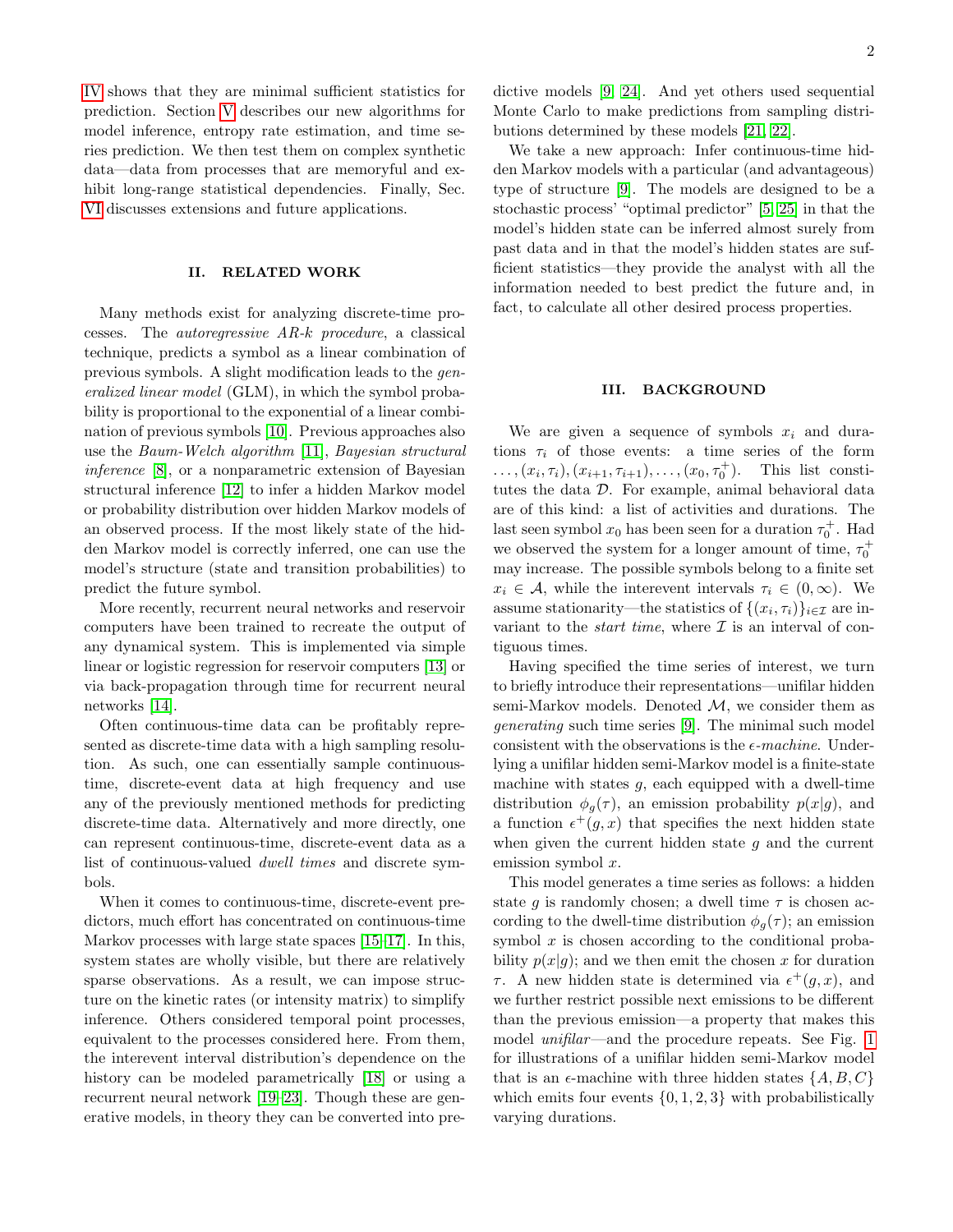

<span id="page-2-1"></span>FIG. 1. Unifilar hidden semi-Markov model (uhsMm): At left, two presentations of an example. (Left bottom) Generative three-state  $\{A, B, C\}$  model for a discrete-alphabet  $\{0, 1, 2, 3\}$ , continuous-time stochastic process. Dwell times  $\tau$ are drawn when transitioning between states, and the corresponding symbol is emitted for that amount of time. (Left top) Corresponding "conveyor belt" representation of the process generated by the model beneath. Conveyor belts represent the time since last symbol based on the height traveled along the conveyor belt; each conveyor belt has an event symbol. (Right) Example time series realization generated from the uhsMm, where  $\phi_A$ ,  $\phi_B$ , and  $\phi_C$  are inverse Gaussian distributions with  $(\mu, \lambda)$  pairs of  $(1, 2), (2, 3),$  and  $(1, 3)$ , respectively.

#### <span id="page-2-0"></span>IV. OPTIMALITY

We introduce a theorem that elucidates the representational power of the unifilar hidden semi-Markov models ( $\epsilon$ -machines) discussed here that closely follows the proofs in Refs. [\[5,](#page-9-4) [25\]](#page-10-7). Let  $\overleftarrow{Y}$  represent the random variable for semi-infinite pasts and  $\overleftarrow{y}$  its realization, and let  $\overrightarrow{Y}$  represent the random variable for semi-infinite futures and  $\vec{y}$  its realization. As described in Sec. [III,](#page-1-0)  $\vec{y}$  is a list of past dwell times and past emitted symbols, ending with the present symbol and the time since last symbol. And,  $\vec{y}$  is a list of future dwell times and future emitted symbols, starting with the present symbol and time to next symbol.

First, we define causal states as follows. Consider an equivalence relation on pasts: two pasts are considered equivalent,  $\overleftarrow{y} \sim_{\epsilon} \overleftarrow{y}'$ , if the conditional probability distributions over futures given the past are equivalent:  $P(\overrightarrow{Y}|\overleftarrow{Y} = \overleftarrow{y}) = P(\overrightarrow{Y}|\overleftarrow{Y} = \overleftarrow{y}')$ . This equivalence relation partitions the set of pasts into causal states with associated random variable S and realization  $\sigma$ , such that  $\sigma = \epsilon(\overleftarrow{y})$  is the causal state  $\sigma$  containing the past  $\overleftarrow{y}$ .

Theorem 1. The causal states of a process generated

by a hidden semi-Markov model are minimal sufficient statistics of prediction.

Proof. As the process is generated by a hidden semi-Markov model, we can meaningfully discuss the conditional probability distribution of futures given pasts. From the definition of the equivalence relation, we have that  $P(\overrightarrow{Y}|\overleftarrow{Y}=\overleftarrow{y})=P(\overrightarrow{Y}|\mathcal{S}=\epsilon(\overleftarrow{y}))$ . Let  $\overrightarrow{Y}^T$  denote futures of total duration T. It follows from  $P(\overrightarrow{Y}|\overleftarrow{Y})$  $\overleftarrow{y}$  =  $P(\overrightarrow{Y} | S = \epsilon(\overleftarrow{y}))$  that  $H[\overrightarrow{Y}^T \underline{Y}] = H[\overrightarrow{Y}^T S]$  for all T, from which it follows that  $I[\overrightarrow{Y}^T; \overleftarrow{Y}] = I[\overrightarrow{Y}^T; \mathcal{S}].$  $(H[\cdot], H[\cdot], \text{ and } I[\cdot; \cdot]$  are respectively the entropy, conditional entropy, and mutual information [\[26\]](#page-10-8).) Hence, causal states  $S$  are sufficient statistics of prediction.

We then turn to the minimality of causal states. Since  $S_i$  is a sufficient statistic of prediction, the Markov chain  $S$  is a sufficient statistic of prediction, the Markov chain  $\overrightarrow{Y} \rightarrow S \rightarrow \overleftarrow{Y}$  holds. Consider any other sufficient statistic R of prediction. We are guaranteed the Markov chain  $\overrightarrow{Y} \rightarrow S \rightarrow \mathcal{R}$ . Consider  $P(S = \sigma | \mathcal{R} = r)$  and futures of length T. Note that:

$$
P(\overrightarrow{Y}^T | \mathcal{R} = r) = \sum_{\sigma} P(\mathcal{S} = \sigma | \mathcal{R} = r) P(\overrightarrow{Y}^T | \mathcal{S} = \sigma) .
$$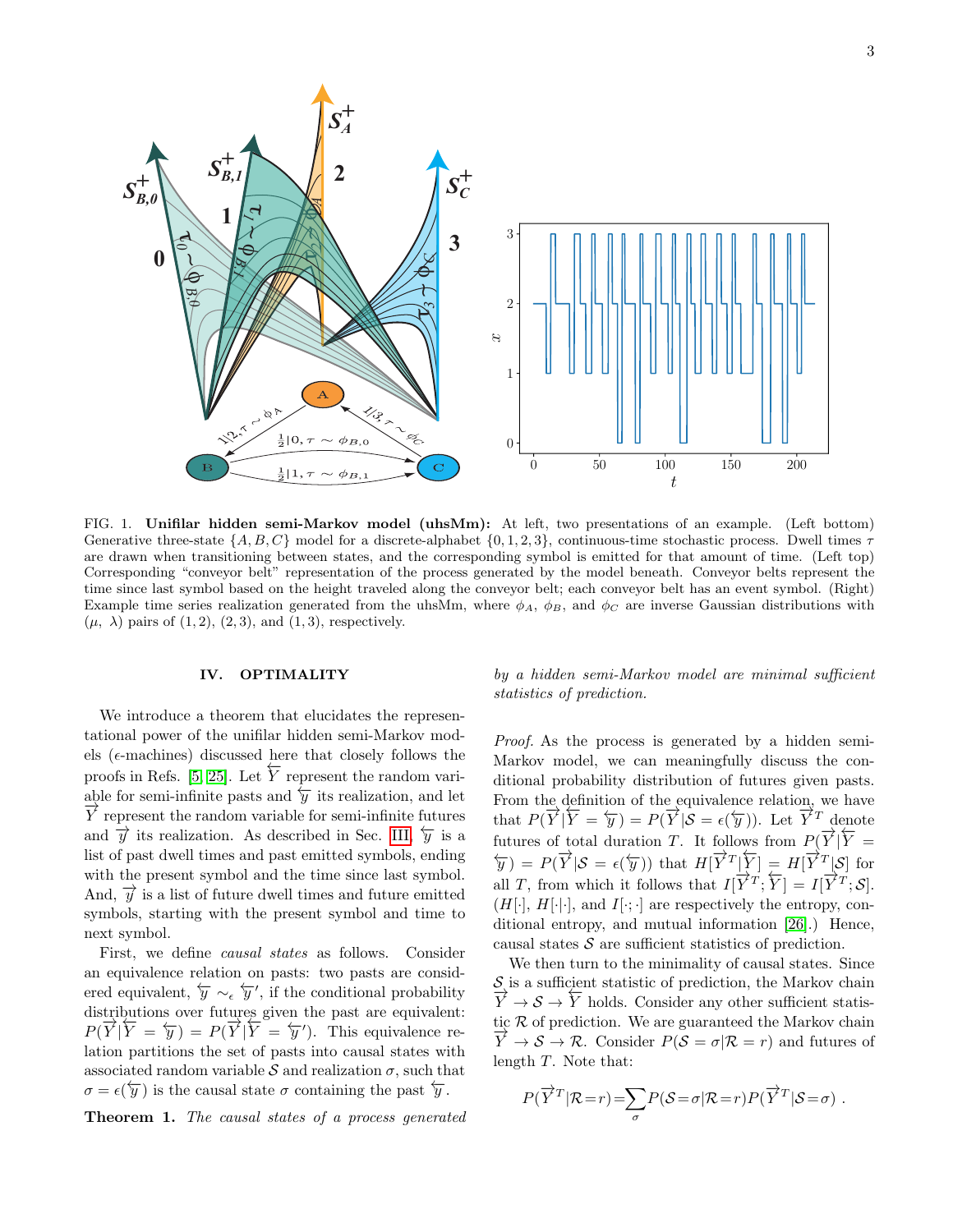From the convexity of conditional entropy, we have that:

$$
H[\overrightarrow{Y}^T | \mathcal{R} = r] \geq \sum_{\sigma} P(\mathcal{S} = \sigma | \mathcal{R} = r) H[\overrightarrow{Y}^T | \mathcal{S} = \sigma],
$$

with equality if  $P(S = \sigma | R = r)$  has support on one causal state  $\sigma$ . From the above inequality, we find that:

$$
\sum_{r} P(\mathcal{R}=r) H[\overrightarrow{Y}^T | \mathcal{R}=r]
$$
  

$$
\geq \sum_{r,\sigma} P(\mathcal{R}=r, \mathcal{S}=\sigma) H[\overrightarrow{Y}^T | \mathcal{S}=\sigma].
$$

And so:

$$
H[\overrightarrow{Y}^T | \mathcal{R}] \geq H[\overrightarrow{Y}^T | \mathcal{S}]
$$

and:

$$
I[\overrightarrow{Y}^T; \mathcal{R}] \leq I[\overrightarrow{Y}^T; \mathcal{S}],
$$

for any length T. This implies  $I[\overrightarrow{Y}; \mathcal{R}] \leq I[\overrightarrow{Y}; \mathcal{S}]$ . If  $\mathcal R$  is a sufficient statistic, then equality holds; hence,  $P(S|\mathcal{R}=r)$  has support on only one causal state, and hence,  $H[S|\mathcal{R}] = 0$ .

A subtlety here is that  $S$  is a mixed discrete-continuous random variable and so, for the moment, we consider infinitesimal partitions of the aspect of  $S$  that tracks the time since last event, and then take the limit as the partition size tends to 0, as is often done in calculations of entropy rate; see, e.g., Ref. [\[27\]](#page-10-9). From considering  $H[\mathcal{S}, \mathcal{R}]$ , we find:

$$
H[S] + H[\mathcal{R}|\mathcal{S}] = H[\mathcal{R}] + H[\mathcal{S}|\mathcal{R}]
$$
  

$$
H[S] + H[\mathcal{R}|\mathcal{S}] = H[\mathcal{R}]
$$
  

$$
H[S] \le H[\mathcal{R}],
$$

where we used the fact that  $H[\mathcal{R}|\mathcal{S}] \geq 0$ . We therefore established that if  $R$  is a minimal sufficient statistic of prediction, it must be equivalent to the causal states  $S$ .

In what follows, we relate causal states to the hidden states of minimal unifilar hidden semi-Markov models.

<span id="page-3-1"></span>Theorem 2. The hidden states of the minimal unifilar hidden semi-Markov model—i.e., g, x, and  $\tau$ —are causal states.

Proof. Since a detailed proof is given in Ref. [\[25\]](#page-10-7), we state the issues somewhat informally. A minimal unifilar hidden semi-Markov model has two key properties:

• Unifilarity: if the current hidden state and next emission are known, then the next hidden state is determined; and

• *Minimality*: minimal number of states (or generative complexity [\[28\]](#page-10-10)) out of all unifilar generators consistent with the observed process.

Let  $\mathcal G$  be the random variable denoting the hidden state. Clearly  $\overleftarrow{Y} \to \mathcal{G} \to \overrightarrow{Y}$  for any hidden Markov model. The unifilarity of the model guarantees that we can almost surely determine the hidden state of the model given the past and, hence,  $\mathcal{G} \to \overleftarrow{Y} \to \overrightarrow{Y}$ . The Data Processing Inequality applied twice implies that  $I[\overrightarrow{Y};\overleftarrow{Y}] = I[\overrightarrow{Y};\mathcal{G}],$ and so the hidden state is a sufficient statistic of prediction. As we are focusing on the minimal unifilar model,  $\mathcal G$  is the minimal sufficient statistic of prediction, and so there is an isomorphism between the machine constructed from  $S$  and the minimal unifilar machine.  $\Box$ 

Theorem [2](#page-3-1) provides the inspiration for the algorithms that follow.

#### <span id="page-3-0"></span>V. CT-BSI AND COMPARISON ALGORITHMS

We investigate and then provide algorithms for three tasks: model inference, calculating the differential entropy rate, and predicting future symbols. Our main claim is that restricting attention to a special type of discrete-event, continuous-time model—the unifilar hidden semi-Markov models or  $\epsilon$ -machine—renders all three tasks markedly easier since the model's hidden states are minimal sufficient statistics of prediction, based on Thm. [2.](#page-3-1) The restriction is, in fact, not much of one, as the  $\epsilon$ -machines can finitely represent an exponentially larger set of processes compared to those generated by Markov and semi-Markov models.

### A. Inferring Optimal Models of Unifilar Hidden Semi-Markov Processes

The unifilar hidden semi-Markov models described earlier can be parameterized. Let  $\mathcal M$  refer to a model—in this case, the underlying topology of the finite-state machine and neural networks defining the density of dwell times. Let  $\theta$  refer to the model's parameters; i.e., the emission probabilities and the parameters of the neural networks. And, let  $D$  refer to the data; i.e., the list of emitted symbols and dwell times. Ideally, to choose a model we maximize the posterior distribution by calculating arg  $\max_{\mathcal{M}} \Pr(\mathcal{M}|\mathcal{D})$  and select parameters of that model via maximum likelihood:  $\arg \max_{\theta} \Pr(\mathcal{D}|\theta, \mathcal{M}).$ 

In the case of discrete-time unifilar hidden Markov models, Strelioff and Crutchfield [\[8\]](#page-9-7) described the Bayesian framework for inferring the best-fit model and parameters. More than that, Ref. [\[8\]](#page-9-7) calculated the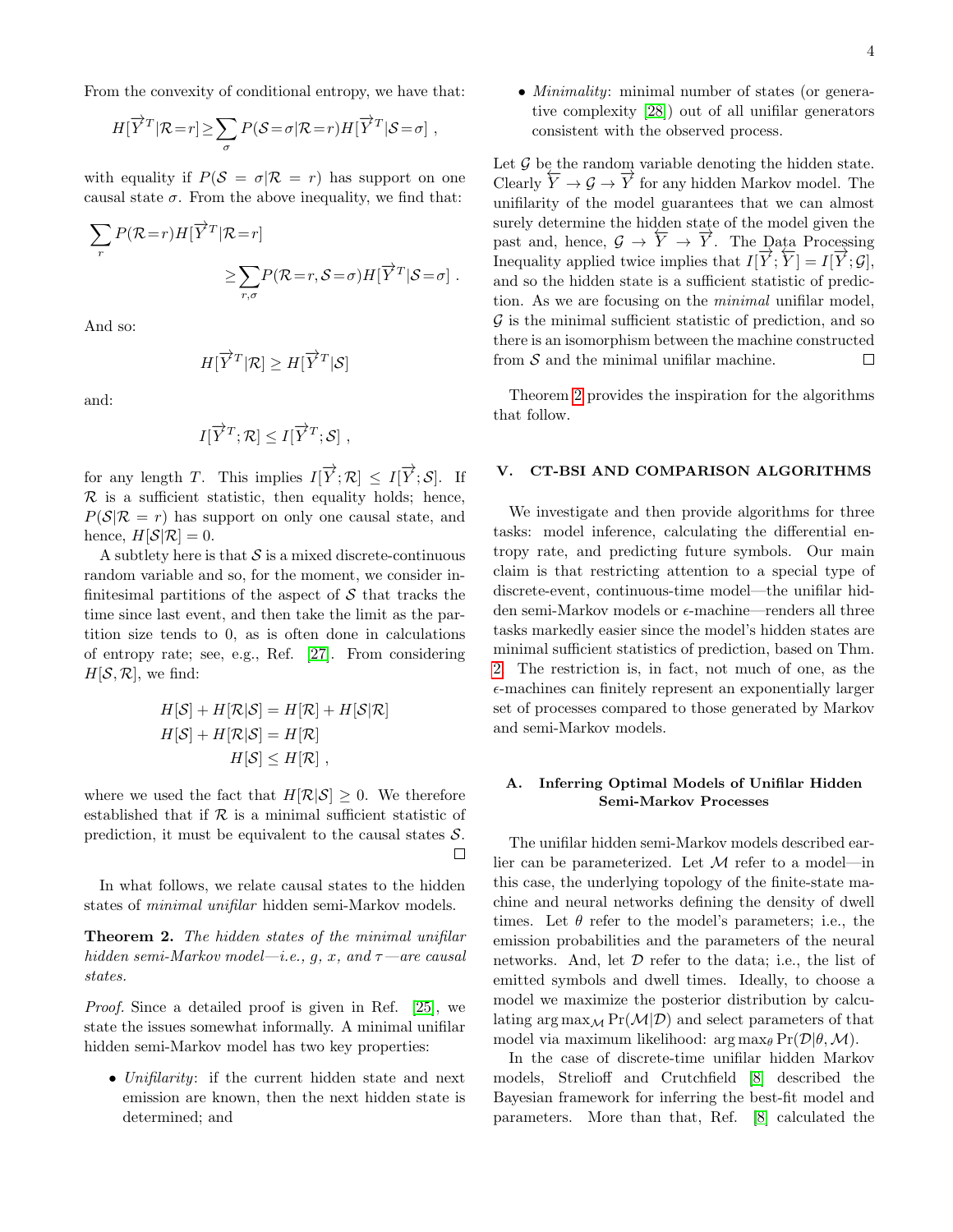posterior analytically, using the unifilarity property to ease the mathematical and statistical burdens. Analytic calculations in continuous-time may be possible, but we leave that for a future endeavor. We instead turn to a variety of approximations, still aided by the unifilarity of the inferred models.

The main such approximation is our use of the Bayesian inference criterion (BIC) [\[29\]](#page-10-0). Maximum a posteriori model selection is performed via:

$$
BIC = \frac{k_{\mathcal{M}}}{2} \log |\mathcal{D}| - \max_{\theta} \log \Pr(\mathcal{D}|\theta, \mathcal{M}) \qquad (1)
$$

$$
\mathcal{M}^* = \arg\min_{\mathcal{M}} BIC,
$$

where  $k_{\mathcal{M}}$  is the number of parameters  $\theta$ . To choose a model, then, we must calculate not only the parameters  $\theta$  that maximize the log likelihood, but the log likelihood itself.

We make one further approximation for tractability involving the uhsMm start state  $s_0$ , for which:

$$
\Pr(\mathcal{D}|\theta, \mathcal{M}) = \sum_{s_0} \pi(s_0|\theta, \mathcal{M}) \Pr(\mathcal{D}|s_0, \theta, \mathcal{M}) .
$$

Since the logarithm of a sum has no simple expression, we approximate:

$$
\max_{\theta} \log \Pr(\mathcal{D}|\theta, \mathcal{M}) \approx \max_{s_0} \max_{\theta} \log \Pr(\mathcal{D}|s_0, \theta, \mathcal{M}).
$$

If it is possible to infer the start state from the data which is the case for all the models considered here—then the likelihood should overwhelm the prior's influence. Our strategy, then, is to choose parameters  $\theta$  that maximize  $\max_{s_0} \log \Pr(\mathcal{D}|s_0, \theta, \mathcal{M})$  and to choose the model  $M$  that minimizes the BIC in Eq.  $(1)$ . This constitutes inferring a model that explains the observed data and minimizes generalization error.

What remains to be done, therefore, is approximating  $\max_{s_0} \max_{\theta} \log \Pr(\mathcal{D}|s_0, \theta, \mathcal{M})$ . The parameters  $\theta$  of any given model include  $p(s', x|s)$ , the probability of emitting x when in state s and transitioning to state s', and  $\phi_s(t)$ , the interevent interval distribution of state s. Using the unifilarity of the underlying model, the sequence of  $x$ 's when combined with the start state  $s_0$  translate into a single possible sequence of hidden states  $s_i$ . As such, one can show that:

$$
\log \Pr(\mathcal{D}|s_0, \theta, \mathcal{M}) = \sum_{s} \sum_{j} \log \phi_s(\tau_j^{(s)}) + \sum_{s, x, s'} n(s', x|s) \log p(s', x|s) , (2)
$$

where  $n(s',x|s)$  is the number of times we observe an emission  $x$  from a state  $s$  leading to state  $s'$  and

where  $\tau_j^{(s)}$  is any interevent interval produced when in state s. It is relatively easy to analytically maximize with respect to  $p(s', x|s)$ , including the constraint that  $\sum_{s',x} p(s',x|s) = 1$  for any s. We find that:

$$
p^*(s', x|s) = \frac{n(s', x|s)}{n(s)} ,
$$
 (3)

where  $n(s)$  is the number of times the model visits state s.

<span id="page-4-0"></span>Now, we turn to approximate the dwell-time distributions  $\phi_s(t)$ . In theory, a dwell-time distribution can be any normalized nonnegative function. Inference may even seem impossible. However, with sufficient nodes artificial neural networks can represent any continuous function. We therefore represent  $\phi_s(t)$  by a relatively shallow (here, three-layer) artificial neural network in which nonnegativity and normalization are enforced as follows:

- The second-to-last layer's activation functions are ReLus  $(\max(0, x)$  and so have nonnegative output) and the weights to the last layer are constrained to be nonnegative; and
- The output is the last layer's output divided by a numerical integration of the last layer's output.

The log likelihood  $\sum_j \log \phi_s(\tau_j^{(s)})$  determines the cost function for the neural network. Then, the neural network can be trained using typical stochastic optimization methods. (Here, we use Adam [\[30\]](#page-10-11).) The neural network output can successfully estimate the interevent interval density function, given sufficient samples, within the interval for which there is data. See Fig. [2.](#page-5-0) Outside this interval, however, the estimated density function is not guaranteed to vanish as  $t \to \infty$ , and it can even grow. Stated differently, the neural networks considered here are good interpolators, but can be bad extrapolators. As such, the density function estimated by the network is taken to be 0 outside the interval over which there is data.

<span id="page-4-1"></span>To the best of our knowledge, this is a new approach to density estimation, referred to as ANN here. A previous approach to density estimation using neural networks learned the cumulative distribution function [\[33\]](#page-10-12). Another more popular approach expresses the interevent interval as  $\lambda(t)e^{-\int^t \lambda(s)ds}$ , where  $\lambda(t)$  is the intensity function. Analysts then either parameterize the intensity function or use a recurrent neural network [\[19](#page-10-2)[–22\]](#page-10-6) to model  $\lambda(t)$ . Note that the log-likelihood for this latter approach also involves numerical integration, but this time, of the intensity function. This integral accounts for the probability of nonevents. Some assume a particular form for the interevent interval and fit parameters of the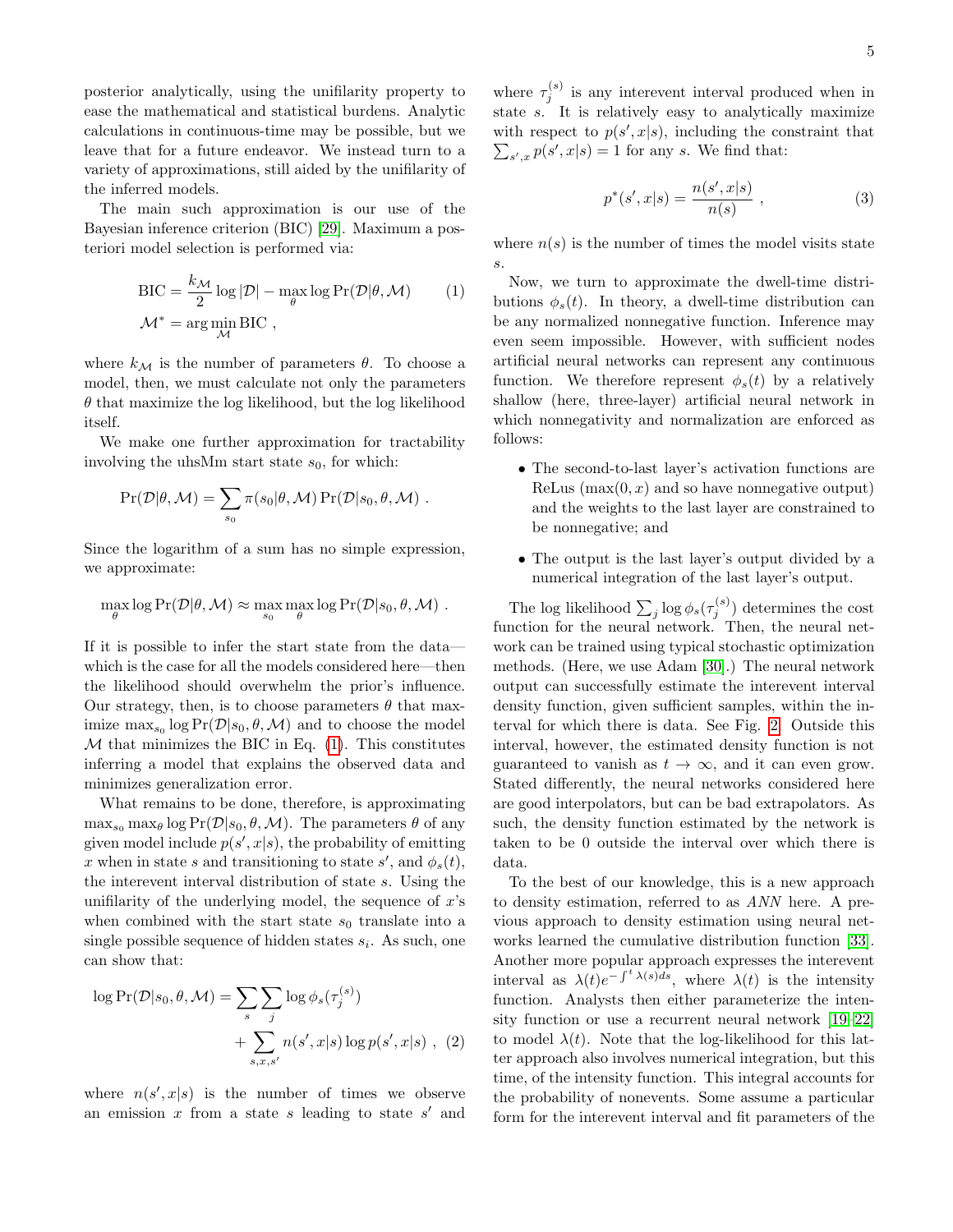

<span id="page-5-0"></span>FIG. 2. Estimated dwell-time density function for varying numbers of samples. (Left) Inferred density function using the neural network described here compared to the true density function (dotted, green) when given 500 samples (blue) and 5000 samples (orange). As the sample size increases, the inferred density function better approximates ground truth. An interevent interval distribution with two modes was arbitrarily chosen by setting  $\phi(\tau)$  to a mixture of two inverse Gaussians. (Right) Mean-squared error between the estimated density and the true density as we use more training data for three different estimation techniques. The green line denotes the ANN algorithm introduced here, in which we learn densities from a neural network, running with five different seeds and choosing the one with the lowest MSE; the blue line denotes the k-nearest neighbors algorithm [\[29,](#page-10-0) [31\]](#page-10-13); and the orange line gives Parzen-window estimates [\[29,](#page-10-0) [32\]](#page-10-14). Our new method is competitive with these two standard methods for density estimation and quantitatively equivalent to the Parzen estimator at moderate to large samples.

functional form to data [\[18\]](#page-10-1). More traditional approaches to density estimation include k-nearest neighbor estimation techniques and Parzen-window estimates, both of which need careful tuning of hyperparameters  $(k \text{ or } h)$ [\[29\]](#page-10-0). They are referred to here as kNN and Parzen, respectively.

We compare ANN, kNN, and Parzen approaches to inferring an interevent interval density function that we have chosen, arbitrarily, to be the mixture of inverse Gaussians shown in Fig. [2](#page-5-0) (Left). The  $k$  in  $k$ -nearest neighbor estimation is chosen according to Ref. [\[31\]](#page-10-13)'s criterion and h is chosen to maximize the pseudo-likelihood [\[32\]](#page-10-14). Note that, as Fig. [2](#page-5-0) (Right) shows, this is not a superior approach to density estimation in terms of minimization of mean-squared error, but it is parametric, so that BIC model selection can be used.

The approach taken here is certainly not the only promising approach one can invent. Future work will investigate both the efficacy of parametrizing the intensity function rather than the interevent interval density function [\[19–](#page-10-2)[22\]](#page-10-6) and the benefits of learning normalizing flows  $[34]$ .

To test our new method for density estimation—that is, training a properly normalized ANN—we generated a trajectory from the unifilar hidden semi-Markov model shown in Fig. [3](#page-6-0) (left) and used BIC to select the correct model. As BIC is a penalty for a larger number of parameters minus a log likelihood, a smaller BIC suggests

a higher posterior probability. With very little data, the two-state model shown in Fig. [3](#page-6-0) is deemed to be the most likely generator. However, as sample size increases, the correct four-state model eventually takes precedence. See Fig. [3](#page-6-0) (Right). The six-state model was never deemed more likely than a two-state or four-state model. Note that although this methodology might be extended to nonunifilar hidden semi-Markov models, unifilarity allowed for easily computable and unique identification of dwell times with states in Eq. [\(2\)](#page-4-1).

#### B. Improved Differential Entropy Rates

One benefit of unifilar hidden semi-Markov models is that they directly lead to explicit formulae for information generation—the differential entropy rate [\[9\]](#page-9-8)—for a wide class of infinite causal-state processes like those generated by uhsMms. Generally, entropy rates measure a process' inherent randomness [\[35\]](#page-10-16) and so they are a fundamental characteristic. As such, much effort has been invested to develop improved entropy-rate estimators for complex processes [\[36–](#page-10-17)[39\]](#page-10-18) since they aid in classifying processes [\[40\]](#page-10-19). We now ask how well one can estimate the entropy rate from finite data for continuous-time, discrete-event processes. In one sense, this is a subtle problem: estimating a property of an effectively infinitestate process from finite data.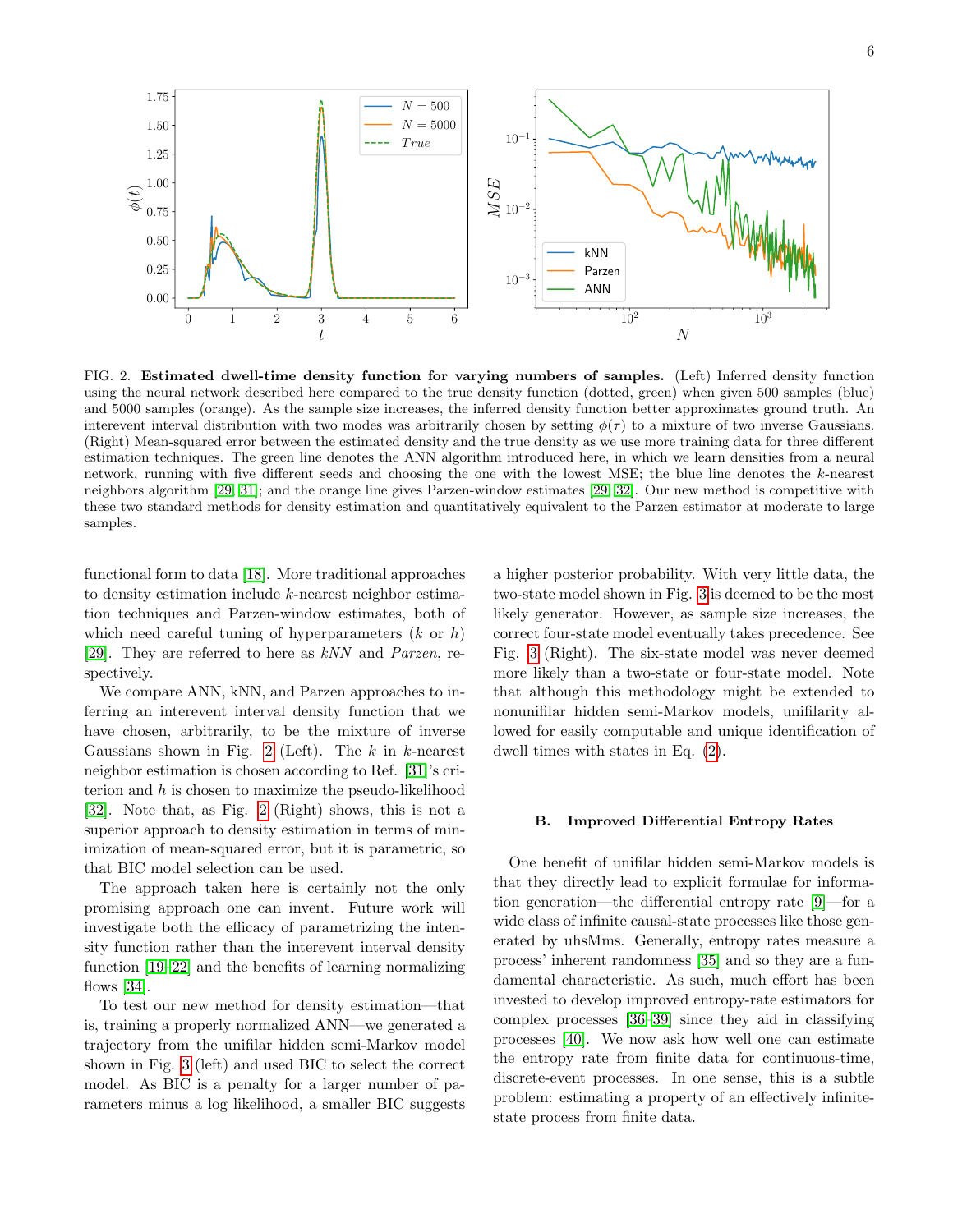

<span id="page-6-0"></span>FIG. 3. Model order selection. (Left) Two-state model (top) and four-state uhsMm (bottom) for binary-alphabet, continuous-time data. (Right) Adjusted BIC, or  $-BIC + (1.4*N + 698*N = 5.5)$ , as a function of sample size for the two-state, four-state, and six-state uhsMms at left. (The six-state uhsMm is not shown.) Adjusted BIC is shown only to make it clearer where the four-state machine is deemed more probable than the two-state machine. Smaller BIC (higher Adjusted BIC) implies a higher posterior probability and so a better fit.

Compounding this, infinite-state processes or not, differential entropy rates are difficult to calculate directly from data, since the usual method calculates the entropy of trajectories of some length  $T$ , dividing by  $T$  to get a rate:

$$
h_{\mu} = \lim_{T \to \infty} T^{-1} H \left[ \overrightarrow{(x, \tau)}_{0:T} \right] .
$$

A better estimator, though, is the following [\[35\]](#page-10-16):

$$
h_{\mu} = \lim_{T \to \infty} \frac{d}{dT} H\left[ \overrightarrow{(x, \tau)}_{0:T} \right] ,
$$

which is the slope of the graph of  $H(\overrightarrow{(x,\tau)}_{0:T}]$  versus T.

As the entropy of a mixed random variable of unknown dimension, this entropy appears difficult to estimate from finite data. To calculate  $H[\overrightarrow{(x,\tau)}_{0:T}]$ , we use an insight from Ref.  $[41]$  and condition on the number of events  $N$ :

$$
H\left[\overrightarrow{(x,\tau)}_{0:T}\right] = H[N] + H\left[\overrightarrow{(x,\tau)}_{0:T}|N\right].
$$

We then break the entropy into its discrete and continuous components:

$$
H[(\overrightarrow{x,\tau})^T | N = n] = H[x_{0:n} | N = n] + H[\tau_{0:n} | x_{0:n}, N = n]
$$

and use the k-nearest-neighbor entropy estimator [\[42\]](#page-10-21) to estimate  $H[\tau_{0:n}|x_{0:n}, N = n]$ , arbitrarily choosing  $k = 3$ . (Other ks did not substantially affect results.) We estimate both  $H[x_{0:n}|N = n]$  and  $H[N]$  using plug-in entropy estimators, as the state space is relatively wellsampled. We call this estimator *model-free*, in that we need not infer a state-based model to calculate the estimate.

We introduce a model-based estimator, for which we infer a model and then use the inferred model's differential entropy rate as the differential entropy rate estimate. To calculate the differential entropy rate from the inferred model, we use a plug-in estimator based on the formula in Ref. [\[9\]](#page-9-8):

<span id="page-6-1"></span>
$$
\widehat{h_{\mu}} = -\sum_{s} \widehat{p}(s) \int_{0}^{\infty} \widehat{\mu}_{s} \widehat{\phi}_{s}(t) \log \widehat{\phi}_{s}(t) dt , \qquad (4)
$$

where the sum is over the model's internal states. The parameter  $\mu_s$  is simply the mean intervent interval out of state s:  $\mu_s = \int_0^\infty t \hat{\phi}_s(t) dt$ . We find the distribution  $\widehat{p}(s)$  over internal states s by solving the linear equations [\[9\]](#page-9-8):

$$
p(s) = \sum_{s'} \frac{\mu_{s'}}{\mu_s} \frac{n_{s' \to s}}{n_{s'}} p(s') . \tag{5}
$$

We use the MAP estimate of the model as described previously and estimate the interevent interval density functions  $\phi_s(t)$  using a Parzen-window estimate. The smoothing parameter  $h$  was chosen to maximize the pseudo-likelihoods [\[32\]](#page-10-14), given that those proved to have lower mean-squared error than the neural network density estimation technique in the previous subsection. In other words, we use neural network density estimation to choose the model, but with the model in hand, we use Parzen-window estimates to estimate the density for purposes of estimating entropy rate. A full mathematical analysis of the bias and variance is beyond the present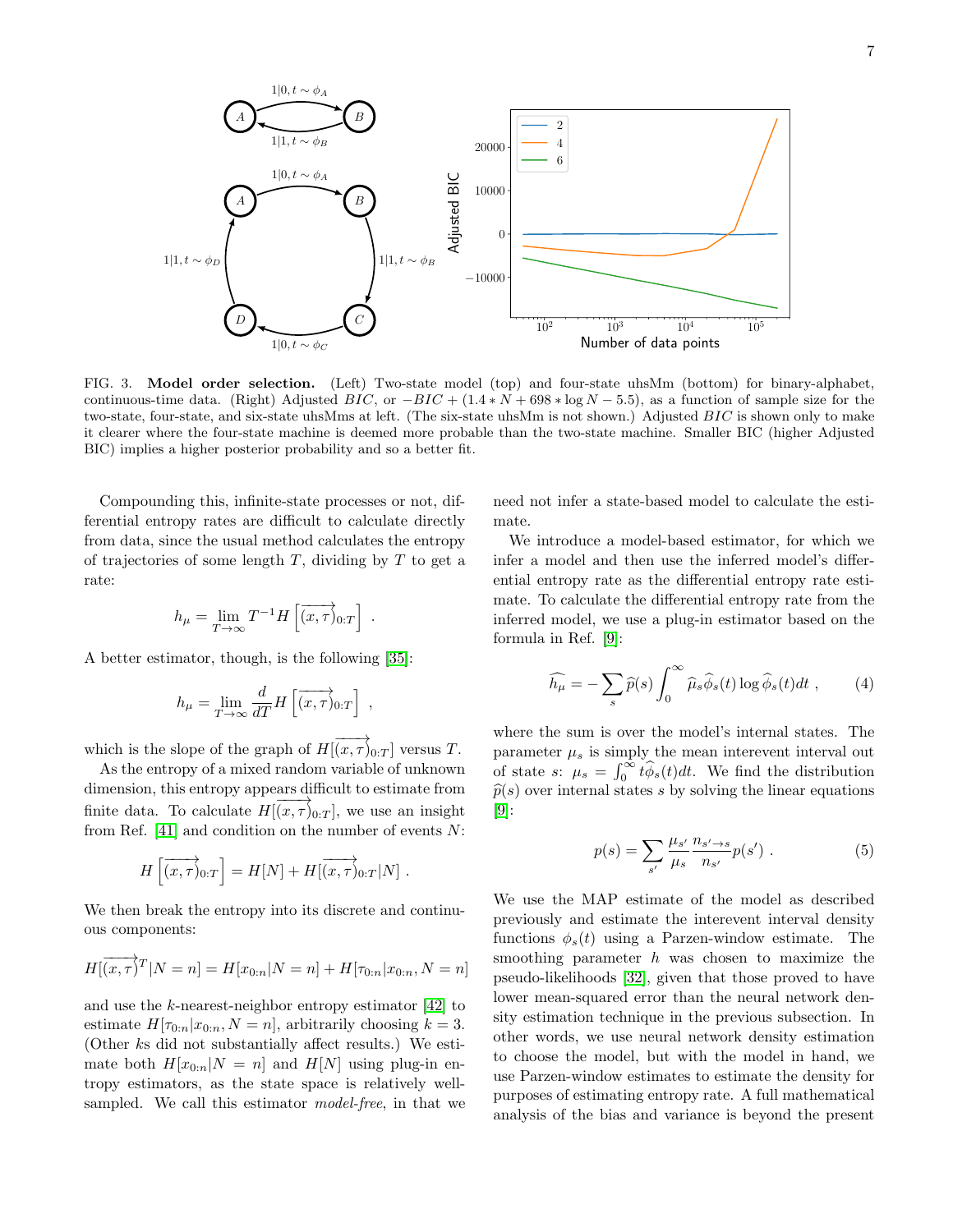

<span id="page-7-0"></span>FIG. 4. Model-free versus model-based entropy rate estimators. Synthetic dataset generated from Fig. [3\(](#page-6-0)top) with  $\phi_A(t) = \phi_D(t)$  as inverse Gaussians with mean 1 and scale 5 and with  $\phi_B(t) = \phi_C(t)$  as inverse Gaussians with mean 3 and scale 2. The ground truth entropy rate from the formula in [\[9\]](#page-9-8) is 1.85 nats. In orange, the model-free estimator (combination of plug-in entropy estimator and kNN [\[42\]](#page-10-21) entropy estimators) described in the text. In blue, the model-based estimator assuming a two-state model, i.e., the top left of Fig. [3.](#page-6-0) In black, the model-based estimator assuming a four-state model, i.e., the bottom left of Fig. [3.](#page-6-0) Lines denote the mean bias (left) or standard deviation (right) in entropy rate estimates, and error bars show estimated standard deviation in such. The model-free method has much higher bias and variance than both model-based methods.

scope.

Figure [4](#page-7-0) compares the model-free method (k-nearest neighbor entropy estimator) and the model-based method (estimation using the inferred model and Eq. [\(4\)](#page-6-1) as a function of the length of trajectories simulated for the model. In Fig. [4,](#page-7-0) the blue data points describe what happens when the most likely (two-state) model is used for the model-based plug-in estimator of Eq. [\(4\)](#page-6-1). Whereas, the black data points describe what happens when the correct four-state model is used for the plug-in estimator. That is, for the two-state model the estimate given by Eq. [\(4\)](#page-6-1) is based on the wrong model and, hence, leads to a systematic overestimate of the entropy rate (nonzero bias) with unreasonable confidence (low variance). When the correct four-state model is used for the plug-in estimator in Fig. [4,](#page-7-0) the model-based estimator has much lower bias *and* variance than the model-free method.

To efficiently estimate the past-future mutual information or excess entropy [\[35,](#page-10-16) [43,](#page-10-22) [44\]](#page-10-23), an important companion informational measure, requires models of the time-reversed process. A sequel will elucidate the needed retrodictive representations of unifilar hidden semi-Markov models, which can be determined from the "forward" unifilar hidden semi-Markov models. This and the above methods lead to a workable excess entropy estimator.

## C. Improved Prediction with Causal States

A wide array of techniques have been developed for discrete-time prediction, as described in the introduction. Using dwell times and symbols as inputs to a recurrent neural network, for example, we can develop continuoustime techniques that build on these discrete-time techniques. However, we will demonstrate that we gain a surprising amount by first identifying continuous-time causal states.

The first prediction method we call predictive ANN (PANN) (risking confusion with the ANN method for density estimation described earlier) takes as input  $(x_{-n+1}, \tau_{-n+1}), \ldots, (x_0, \tau_0^+)$  into a feedforward neural network that is relatively shallow (six layers) and somewhat thin (25 nodes). (Other network architectures were tried with little improvement.) The network weights are trained to predict the emitted value  $x$  at time  $T$  later based on a mean-squared error loss function. For this to work, the neural network must predict the hidden state g from the observed data. This can be accomplished if the dwell-time distributions of the various states are dissimilar. Increases in  $n$  can increase the network's ability to correctly predict its hidden state and thus predict future symbols. This assumes sufficient data to avoid overfitting; here,  $n$  is chosen via cross-validation.

The second method, called RNN, takes  $(x_{-n+1}, \tau_{-n+1}), \ldots, (x_0, \tau_0^+)$  as input to a long shortterm memory (LSTM) neural network [\[45,](#page-10-24) [46\]](#page-10-25). (Though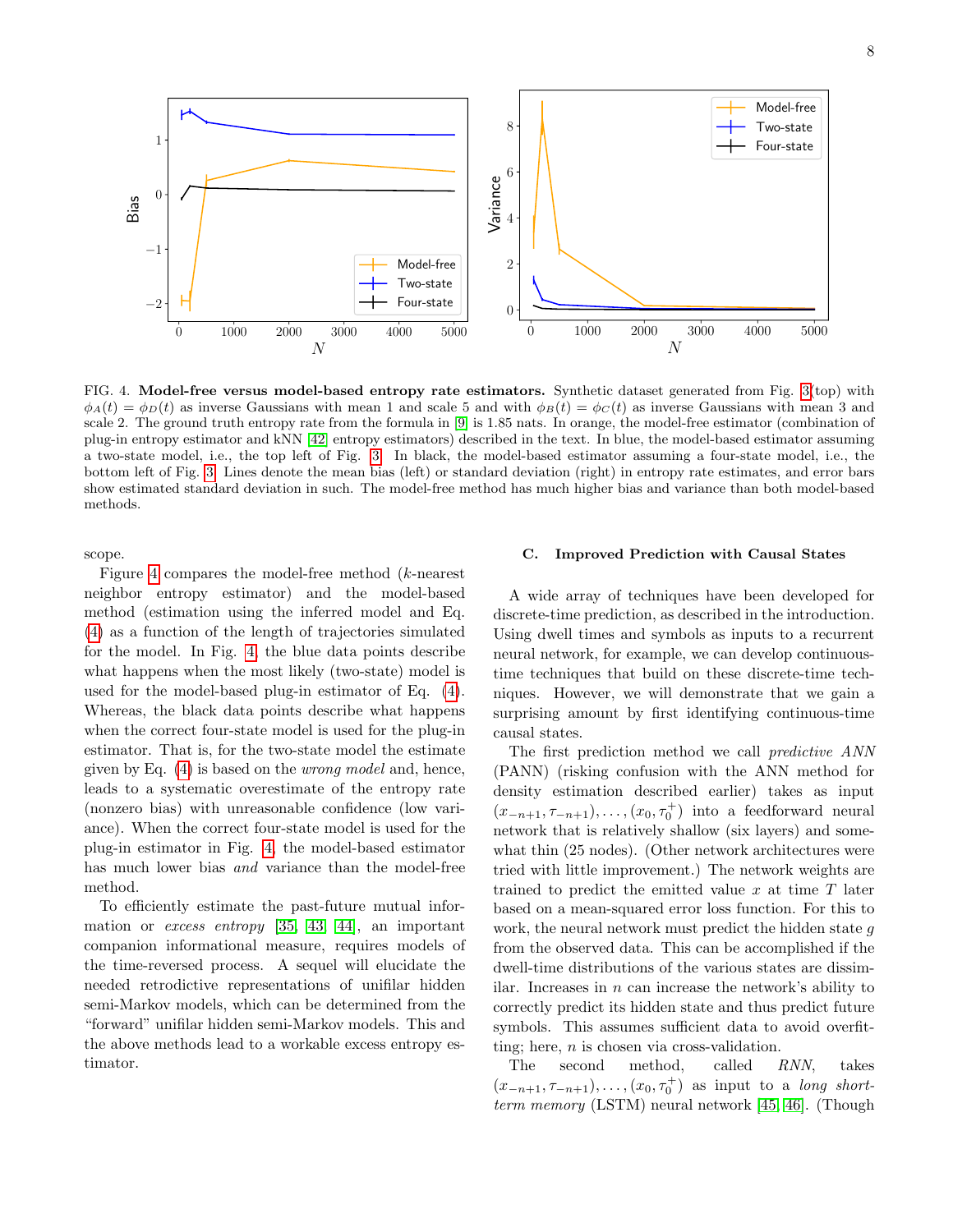

<span id="page-8-0"></span>FIG. 5. Prediction. Mean-squared prediction error for the data point a time T away based on training with 500 (Left) and 5000 (Right) data points. 3000 epochs were used to train the ANN. 68% confidence intervals are shown. The data generating uhsMm is that in Fig. [3](#page-6-0) (Left, bottom). The CT-BSI method infers the internal state of the unifilar hidden semi-Markov model; the PANN method uses the last n data points  $(x_i, \tau_i)$  as input into a feedforward neural network; and the RNN method uses the past  $(x_i, \tau_i)$  as input to an LSTM.

any recurrent neural network could have been chosen.) n was chosen by cross-validation. The LSTM is tasked to produce an estimate of  $x$  at time  $T$  subject to a mean-squared error loss function, similar to the PANN method.

For both PANN and RNN, a learning rate was chosen an order of magnitude smaller than the learning rate that led to instability. In fact, a large number of learning rates that were orders of magnitude smaller than the critical learning rate were tried.

The third method is our Continuous-Time Bayesian Structure Inference algorithm, labeled CT-BSI. It preprocesses input data using an inferred unifilar hidden semi-Markov model so that each time step is associated with a hidden state  $q$ , a time since last symbol change  $\tau_0^+$ , and a current emitted symbol  $x_0$ . In discrete-time applications, there is an explicit formula for the optimal predictor in terms of the  $\epsilon$ -machine's labeled transition matrix. However, for continuous-time applications, there is no closed-form expression, and so we use a k-nearest neighbor estimate of the data a time T into the future. More precisely, we find the  $k$  closest data points in the training data to the data point at present, and estimate  $x_T$  as the average of the future data points in the training set. In the limit of infinite data in which the correct model is identified, for correctly-chosen  $k$ , this method outputs an optimal predictor. We choose  $k$  via crossvalidation.

The synthetic dataset is generated from Fig. [3](#page-6-0) (Left, bottom) with  $\phi_A(t) = \phi_D(t)$  as inverse Gaussians with mean 1 and scale 5 and with  $\phi_B(t) = \phi_C(t)$  as inverse Gaussians with mean 3 and scale 2. We chose these means and scales so that it would be easier, in principle, for the non-uhsMm methods (i.e., PANN and RNN) to implicitly infer the hidden state  $(A, B, C, \text{ and } D)$ . Given the difference in dwell time distributions for each of the hidden states, such implicit inference is necessary for accurate predictions.

Figure [5](#page-8-0) demonstrates that CT-BSI outperforms the feedforward neural network (PANN) and the recurrent neural network (RNN). The corresponding mean-squared errors for the three methods are shown there for two different dataset sizes. Different network architectures, learning rates, and number of epochs were tried; the results shown are typical. We employed a k-nearest neighbor estimate on the causal states (i.e., the uhsMm's internal state) to predict the future symbol. Overall, CT-BSI requires little hyperparameter tuning and outperforms substantially more compute-intensive feedforward (PANN) and recurrent neural network (RNN) algorithms.

The key here is trainability: It is difficult to train RNNs to predict these sequences, even though RNNs are intrinsically more expressive than PANNs. As such, they perform measurably worse. PANNs work quite well, but as shown in Fig. [5](#page-8-0) (Left), with small amounts of data, PANNs can sporadically learn wildly incorrect mappings to future data. This occurs at intermediate timescales: See the the marked increase in the size of the confidence interval at  $T = 2 \times 10^{-2}$  in Fig. [5](#page-8-0) (Left). However, this also occurs at long timescales with larger data sets: See the large increase in mean MSE from the superior performance of CT-BSI at  $T = 10^0$  in Fig. [5](#page-8-0) (Right). CT-BSI, in contrast, learns low variance predictions with lower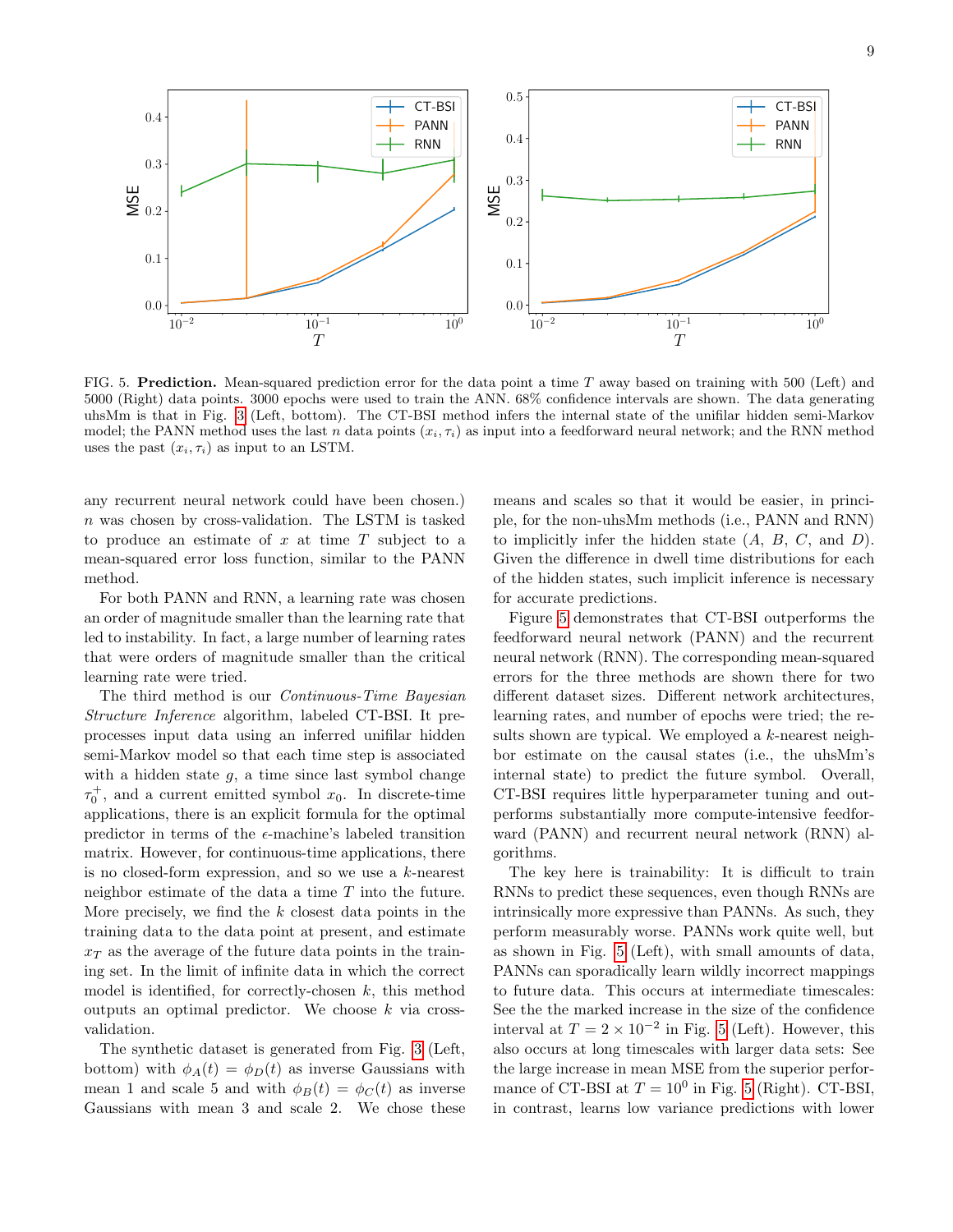MSE than both RNNs and PANNs.

#### <span id="page-9-9"></span>VI. DISCUSSION

We introduced the Continuous-Time Bayesian Structure Inference (CT-BSI) algorithm to infer the causal states [\[5\]](#page-9-4) of continuous-time, discrete-event processes, showing that it outperforms suitably generalized neural network architectures. This leveraged prior groundwork on discrete-time, discrete-event processes [\[9\]](#page-9-8) and Bayesian Structural Inference for processes generated by finite-state HMMs [\[8\]](#page-9-7). This led to a natural new entropyrate estimator that uses a process' causal states and a new predictor based on causal states that is more accurate and less compute-intensive than competitors. Finally, and key to applications, compared to the neural network competitors CT-BSI's inferred causal states and  $\epsilon$ -machine give an explicit and interpretable mechanism for a process' generator.

The major challenge with applying these tools is model mismatch—the true or a closely-related model might not be inferred. This can lead to inaccurate estimations of the entropy rate and also to inaccurate predictions. However, as discussed, if sufficient data is available, a more complex model will be favored, which might be closer to ground truth. Additionally, we conjecture that the processes generated by unifilar hidden semi-Markov models are dense in the space of all possible station-

- <span id="page-9-0"></span>[1] R. J. Geller. Earthquake prediction: a critical review. Geophys. J. Intl., 131(3):425–450, 1997.
- <span id="page-9-1"></span>[2] F. Rieke, D. Warland, R. de Ruyter van Steveninck, and W. Bialek. Spikes: Exploring the Neural Code. Bradford Book, New York, 1999.
- <span id="page-9-2"></span>[3] G. J. Berman, W. Bialek, and J. W. Shaevitz. Predictability and hierarchy in drosophila behavior. Proc. Natl. Acad. Sci. USA, 113(42):11943–11948, 2016.
- <span id="page-9-3"></span>[4] A. Cavagna, I. Giardina, F. Ginelli, T. Mora, D. Piovani, R. Tavarone, and A. M. Walczak. Dynamical maximum entropy approach to flocking. Phys. Rev. E, 89(4):042707, 2014.
- <span id="page-9-4"></span>[5] C. R. Shalizi and J. P. Crutchfield. J. Stat. Phys., 104:817–879, 2001.
- <span id="page-9-5"></span>[6] M. L. Littman and R. S. Sutton. Predictive representations of state. In Adv. Neural Info. Proc. Sys., pages 1555–1561, 2002.
- <span id="page-9-6"></span>[7] K. Hornik. Approximation capabilities of multilayer feedforward networks. Neural networks, 4(2):251–257, 1991.
- <span id="page-9-7"></span>[8] C. C. Strelioff and J. P. Crutchfield. Bayesian structural inference for hidden processes. Phys. Rev. E, 89:042119, Apr 2014.
- <span id="page-9-8"></span>[9] S. E. Marzen and J. P. Crutchfield. Structure and randomness of continuous-time, discrete-event processes. J. Stat. Physics, 169(2):303–315, 2017.
- <span id="page-9-10"></span>[10] Henrik Madsen. Time series analysis. Chapman and Hall/CRC, 2007.
- <span id="page-9-11"></span>[11] L. R. Rabiner and B. H. Juang. IEEE ASSP Magazine, January, 1986.
- <span id="page-9-12"></span>[12] D. Pfau, N. Bartlett, and F. Wood. Probabilistic deterministic infinite automata. Neural Information Processing Systems, 23:1930–1938, 2010.
- <span id="page-9-13"></span>[13] L. Grigoryeva and J.-P. Ortega. Echo state networks are universal. Neural Networks, 108:495–508, 2018.
- <span id="page-9-14"></span>[14] P. J. Werbos et al. Backpropagation through time: what it does and how to do it. Proc. IEEE, 78(10):1550–1560, 1990.
- <span id="page-9-15"></span>[15] T. El-Hay, N. Friedman, D. Koller, and R. Kupferman. Continuous time markov networks. arXiv:1206.6838.
- [16] U. Nodelman, C. R. Shelton, and D. Koller. Continuous time Bayesian networks. In Proc. Eighteenth Conf. Uncertainty in Artificial Intelligence, pages 378–387. Morgan Kaufmann Publishers Inc., 2002.
- <span id="page-9-16"></span>[17] S. Yang, T. Khot, K. Kersting, and S. Natarajan. Learning continuous-time bayesian networks in relational do-

ary continuous-time, discrete-event processes. If true, the restriction to unifilar models is not a severe limitation, as there will always be nearby unifilar model with which to estimate and predict. A second issue—which also plagues the discrete-time, discrete-event Bayesian structural inference algorithm [\[8\]](#page-9-7)—is searching over all possible topologies of unifilar hidden semi-Markov models [\[47\]](#page-10-26). Circumventing both of these challenges suggests exploring nonparametric Bayesian approaches [\[48\]](#page-10-27).

The new inference, estimation, and prediction algorithms can be used to analyze continuous-time, discreteevent processes—a broad class spanning from seismic time series to animal behavior—leading to reliable estimates of the intrinsic randomness of such complex infinite-memory processes. Future efforts will delve into improved estimators for other time series information measures [\[49\]](#page-10-28), using model selection criteria more accurate than BIC to identify MAP models, and into enumerating the topology of all possible uhsMm models for nonbinary alphabets [\[47\]](#page-10-26).

# ACKNOWLEDGMENTS

This material is based upon work supported by, or in part by, the U. S. Army Research Laboratory and the U. S. Army Research Office under contract W911NF-13-1- 0390 and grant W911NF-18-1-0028, the U.S. Department of Energy under grant DE-SC0017324, and the Moore Foundation.